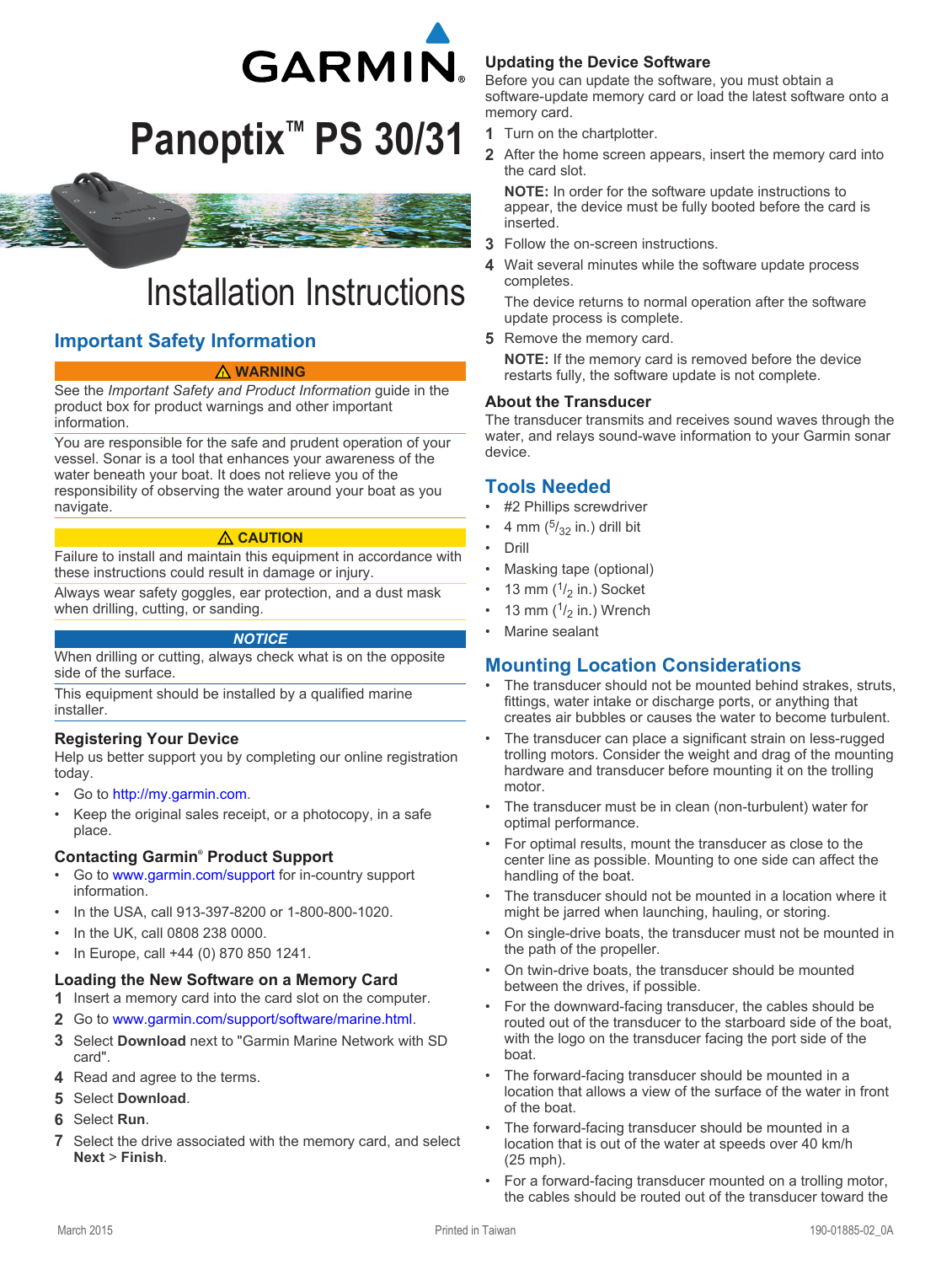trolling motor (downward if mounted on the shaft, upward if mounted below the motor).

• For a forward-facing transducer mounted on a transom mount, the cables should be routed out of the transducer toward the transom.

#### **Transducer Mounting Angle Considerations**

#### *NOTICE*

The forward-view mount is not rated for speeds over 40 km/h (25 mph).

- The internal attitude heading and reference system (AHRS) sensor detects the mounting angle of the transducer in relation to the water surface. When the Use AHRS setting is turned off in the chartplotter installation menu, it is assumed the transducer is mounted at a 45-degree angle and the down-view transducer is mounted at a 0-degree angle.
- The higher the degree of the mounting angle and the more vertical the transducer, the less a strong bottom echo interferes with viewing targets in the water. To see more suspended targets, you should mount the transducer at a higher-degree, more vertical angle.
- To reduce rings that can appear with a strong bottom echo, you should mount the transducer at a higher degree, more vertical angle.

## **Installing the Transducer on a Transom**

#### **Assembling the Transom-Mount Hardware**

**1** Attach the transducer mount bracket  $\theta$  to the transducer  $\phi$ using four of the included 7 mm M4 mounting screws 3 and M4 lock washers  $\phi$ .



- **2** Attach the transducer mount bracket to the transom mount bracket  $\circled{s}$  using the included 16 mm M8 bolts  $\circled{s}$ , M8 flat washers  $\oslash$ , and M8 lock nuts  $\circledR$ .
- **3** Route the Ethernet cable to the installation location of the network switch or to the back of the MFD.

**NOTE:** The cable should not be routed close to electrical wires or other sources of electrical interference.

**TIP:** Cutting the cables is not recommended, but a field installation kit can be purchased from Garmin or a Garmin dealer if cutting the cables is necessary.

**4** Route the power cable to a 12 Vdc power source.

#### **Installing the Transom-Mount Hardware**

#### *NOTICE*

If you are mounting the bracket on fiberglass with screws, it is recommended to use a countersink bit to drill a clearance counterbore through only the top gel-coat layer. This will help to avoid any cracking in the gel-coat layer when the screws are tightened.

**1** Position the transducer mount  $\theta$  so the bottom of the transducer sits below the water line.



- **2** Mark the location of the holes of the transducer mount.
- **3** Using a  $4 \text{ mm}$  ( $\frac{5}{32}$  in.) bit, drill the pilot holes approximately 15 mm  $(^{19}/_{32}$  in.) deep at the marked locations.
- **4** Apply marine sealant to four of the provided 8 mm M4 mounting screws, and attach the transducer assembly to the transom using the M4 screws and M4 lock washers.

**TIP:** On boats with thinner hulls, you can place a wood backing block inside the hull at the mounting spot to lessen the pressure on the mounting screws.

**5** If possible, route the cables to come out of the transducer on the starboard side.

**NOTE:** If you must route the cables to come out the port side, you must select the Flipped option in your chartplotter installation menu for an accurate display.

- **6** For the downward-facing transducer, adjust the mount so the transducer points straight down.
- **7** For the forward-facing transducer, adjust the mount so the transducer points toward the front of the boat at an angle based on the transducer mounting angle considerations.
- **8** For the forward-facing transducer, adjust the bolt tension to allow the mount to close if the transducer collides with an object.

# **Installing the Transducer on a Trolling Motor**

#### **Trolling Motor Mount Considerations**

- Placement of the transducer on a trolling motor depends on the type of trolling motor you have installed on your boat. Check with your trolling motor manufacturer for information on the proper placement of your trolling motor mount.
- The transducer should be mounted on the shaft on most cable-steered trolling motors, because the motor may not be rugged enough to support the weight of the transducer and mount. This mounting location blocks the view directly below the trolling motor, but allows for a longer-range forward view because there is less bottom interference. Mounting the transducer on the shaft also offers more protection, and the weight of the transducer and mounting hardware place less strain on the trolling motor system
- The transducer should not be mounted on the motor of some types of trolling motors, because the transducer can damage the steering cables and bearings, and it can hit the boat hull during deployment and retraction.
- The transducer can be mounted on the motor of some handsteered and wireless trolling motors, but you must make sure you can safely deploy and retract the trolling motor with the transducer attached.
- On trolling motors with steering cables, place the transducer as close to the center line of rotation as possible to decrease the resistance on the motor.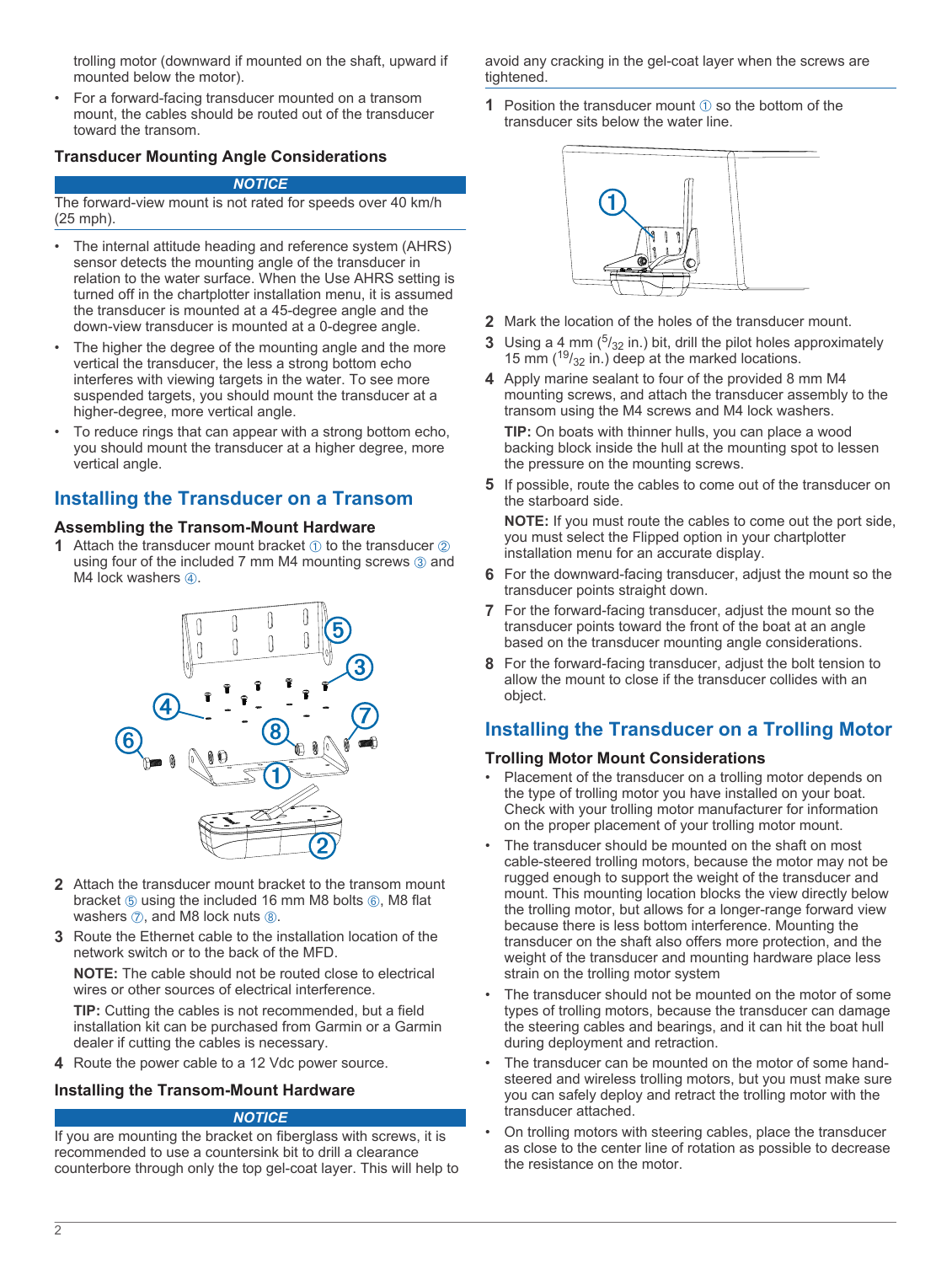• Mount the transducer so it does not obstruct the motor from its storage cradle or prevent the motor from being stowed and deployed correctly.

#### **Assembling the Trolling-Mount Hardware**

**1** Attach the transducer mount bracket  $\theta$  to the transducer  $\phi$ using the included  $7 \text{ mm}$  M4 mounting screws  $\textcircled{3}$  and M4 lock washers 4.



**2** Attach the transducer mount bracket to the trolling mount bracket  $\circled{s}$  using the included 16 mm M8 bolts  $\circled{s}$ , M8 flat washers  $\oslash$ , and M8 lock nuts  $\oslash$ .

#### **Attaching the Transducer to a Trolling Motor Shaft**

**1** Insert the hose clamps  $\circled{1}$  through the slots on the trolling motor mount  $(2)$ .



- **2** Slide the hose clamps around the trolling motor shaft **3**.
- **3** Tighten the hose clamps.
- **4** Secure the transducer cable to the shaft or other secure location.
- **5** Route the Ethernet cable to the installation location of the network switch or to the back of the chartplotter.

**NOTE:** The cable should not be routed close to electrical wires or other sources of electrical interference.

- **6** Route the power cable to a 12 Vdc power source.
- **7** Adjust the mount so it points toward the front of the boat at an angle based on the transducer angle considerations.

#### **Attaching the Transducer to a Trolling Motor**

**1** Insert the hose clamps  $\oplus$  through the slots on the trolling motor mount  $(2)$ .



- **2** Slide the hose clamps around the trolling motor **<b>3**.
- **3** With the motor placed as close to the center line of rotation as possible, tighten the hose clamps.
- **4** Secure the transducer cable to the motor shaft or other secure location.

**NOTE:** Ensure the trolling motor and transducer clear the boat during deployment and retraction.

- **5** Route the Ethernet cable to the installation location of the network switch or to the back of the MFD while taking these precautions:
	- The cable should not be routed close to electrical wires or other sources of electrical interference.
	- The cable must not be pinched when the trolling motor is deployed and retracted.
	- Cutting the cables is not recommended, but a field installation kit can be purchased from Garmin or a Garmin dealer if cutting the cables is necessary.
- **6** Add cable wraps to secure the cable, and provide a circular service loop to allow the trolling motor to rotate.
- **7** Route the power cable to a 12 Vdc power source.
- **8** For a downward-facing transducer, adjust the mount so the transducer points straight down.
- **9** For a forward-facing transducer, adjust the mount so the transducer points toward the front of the boat at an angle based on the transducer mounting angle considerations.

# **Specifications**

| <b>Specification</b> | <b>Measurement</b>                                                                                                                  |
|----------------------|-------------------------------------------------------------------------------------------------------------------------------------|
|                      | Dimensions (W x H x L) $ 9.1 \times 4.2 \times 17$ cm (3.6 x 1.7 x 6.7 in.)                                                         |
| Weight               | 800 g (1.8 lb.)                                                                                                                     |
| Max. power usage     | 10 W                                                                                                                                |
| Temperature range    | Operating: From 0 to 40°C (from 32 to<br>$\bullet$<br>$104^{\circ}F$<br>Storage: From -40 to 70°C (from -40 to<br>$158^{\circ}$ F). |
| Material             | ASA plastic                                                                                                                         |
| Maximum depth*       | 91 m (300 ft.)                                                                                                                      |
| Frequency            | 417 kHz                                                                                                                             |

\* Dependent upon transducer placement, water salinity, bottom type, and other water conditions.